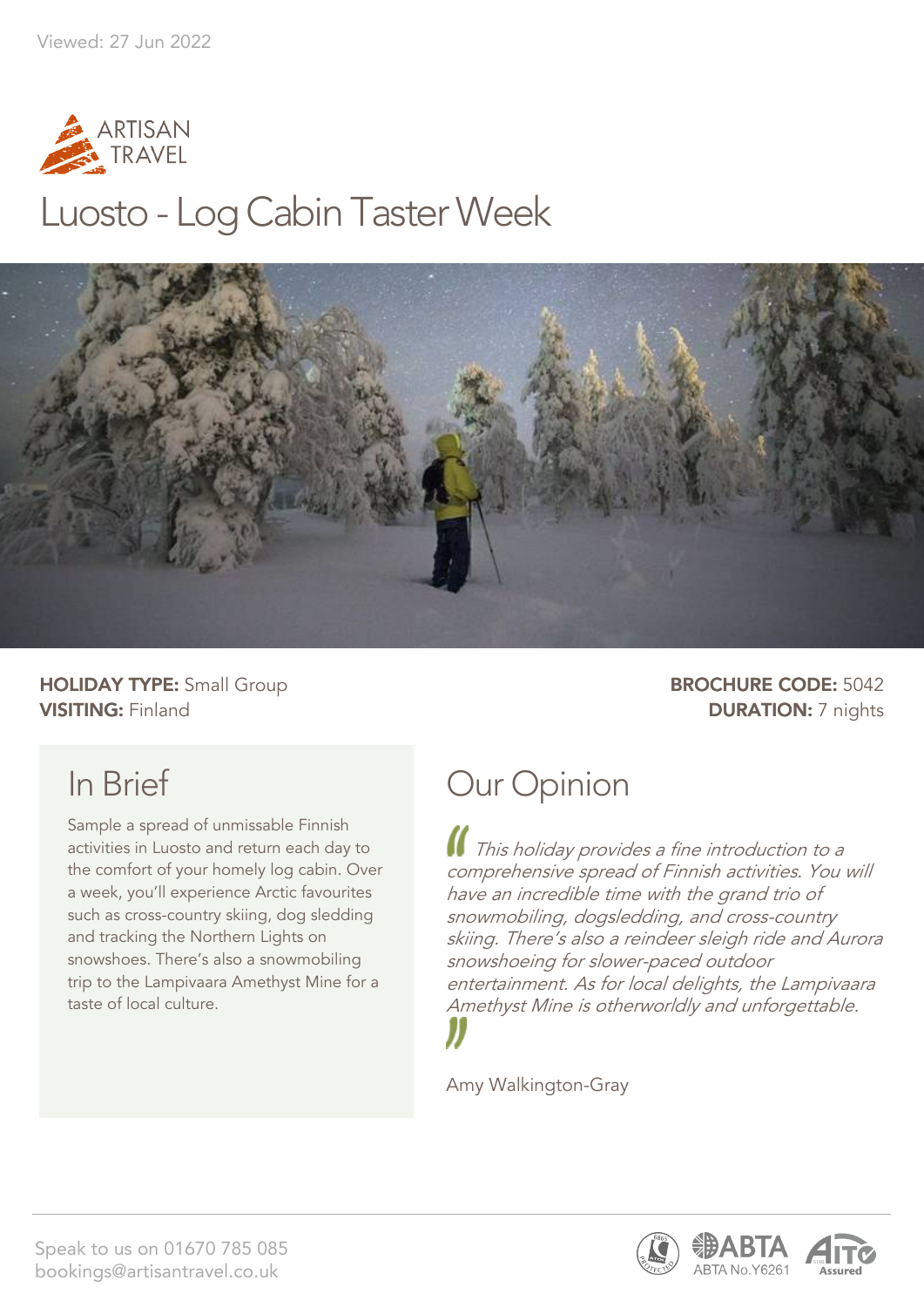

# What's included?

- Flights: return flights from London to Finland are included. Either direct or via Helsinki depending on your date of Travel. Regional departures may be available and subject to a supplement. Please ask our Travel Experts for more information. Flight routes are subject to change
- **Transfers:** return airport transfers
- **Accommodation:** 7 nights in log cabin accommodation
- Meals: half board
- The following activities and equipment are included: reindeer park visit and sleigh ride, cross-country skiing, snowmobile safari to Amethyst Mine, Northern Lights snowshoe safari, 10km husky safari (the order of activities will vary depending on the departure date and are subject to availability)
- Cold weather clothing for the duration of your stay
- Fully qualified wilderness guides and instructors during activities

# Trip Overview

Try out a complete collection of classic Finnish activities during our Taster Week in Luosto in Lapland.

We waste no time in getting you immediately acquainted with Nordic favourites and local highlights. You will snowmobile through the snowy wilderness surrounding Luosto to its famous Lampivaara Amethyst Mine. Travelling all the way to this part of the world and not visiting this location would not be right. A fascinating presentation about the gems is followed by a visit to the surface mine. You will even be given the chance to dig for your very own piece of amethyst to take home with you – if it is small enough to enclose with your fingers!

You will also enjoy the delights of cross-country skiing during a ski lesson before taking to the trails which surround Luosto. A highlight of this holiday has to be the husky safari, where bounding dogs carry you through the breathtaking surroundings. A further animal-related experience comes with a reindeer park visit, allowing you to enjoy a magical reindeer-pulled sleigh ride in the forest.

As Luosto is well within the Aurora Zone, you will also have high chances of spotting the glimmering



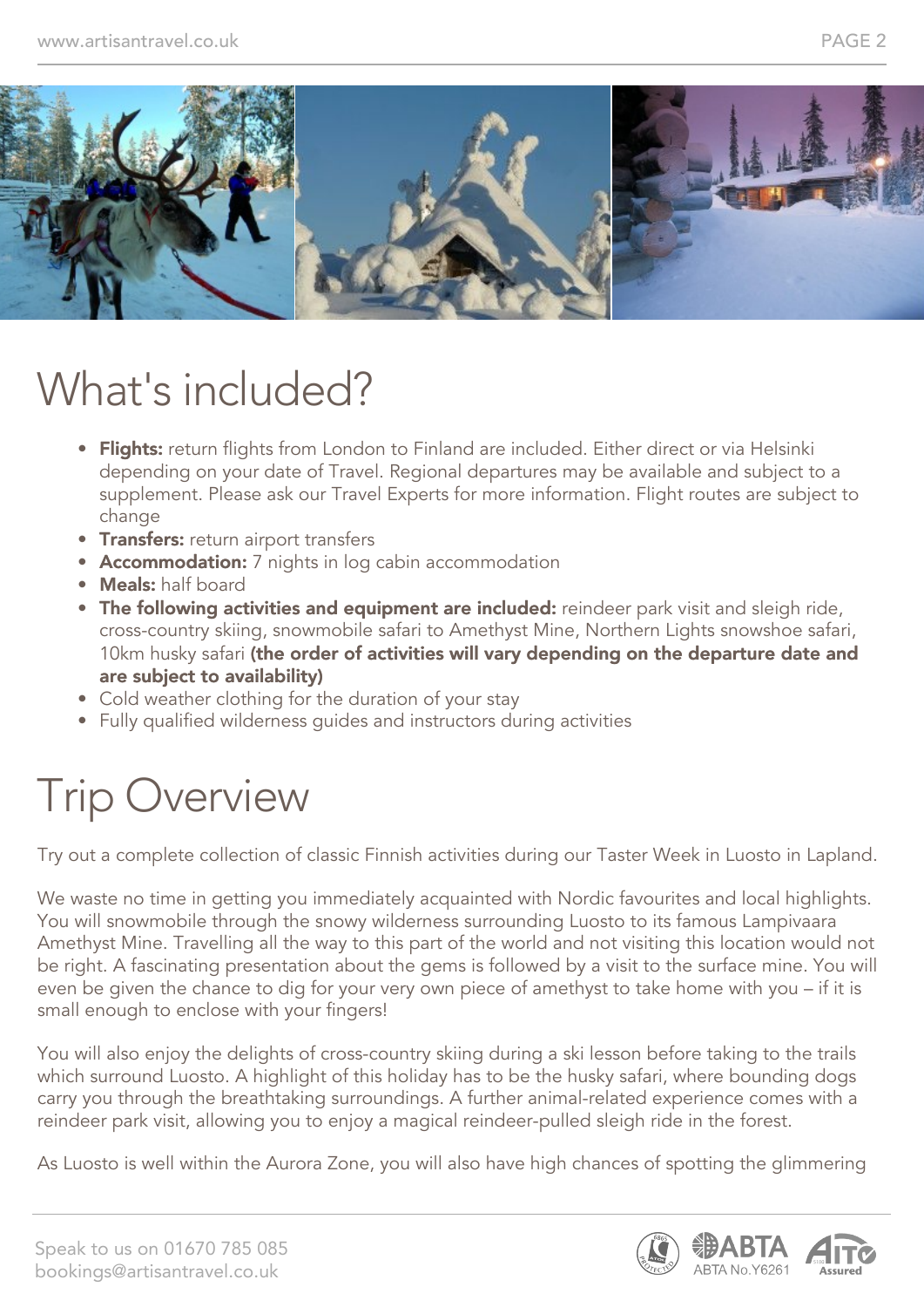Northern Lights, and we will improve your chances with an Aurora snowshoe trek.

Retreating each day to your own cosy winter cottage is a joy. Each has a wood-burning stove and private sauna, making for a relaxing stay. You will also have access to the pool and well-being facilities at the nearby Tunturi Hotel, where your half board meals will be served.

#### If you are travelling over the New Year then you will be joining in with the hotel's wonderful celebrations. These will normally include a celebratory meal and live music on New Year's Eve. Please ask our Travel Experts for further information.

Please note: some elements of this itinerary (including transfers and some activities) are shared with our sister company [Activities Abroad](https://www.activitiesabroad.com/) and are popular with families during the school holidays. If a child free holiday is important to your party when travelling, please speak to our travel experts for recommendations.

©Graham Greenway and Miika Hämäläinen

# Agenda

Please note the order of activities is subject to change

#### **DAY** ARRIVAL IN LAPLAND

#### Please note: This is a sample itinerary which will vary depending on the arrival day of your holiday. All activities are subject to availability at the time of booking.

Upon arrival, you will be met by a driver and transferred to Luosto, where you can get settled into your cosy log cabin. Dinner will then be served in the hotel restaurant.

#### Included Meals: Dinner



Following breakfast this morning, you will be transferred to a local reindeer park to meet with some of the animals. You will learn a little about the traditions of reindeer herding, many of which still play a prominent role in the lives of herders. A reindeer-pulled sleigh ride ends this wonderful experience.

Warm drinks and snacks will be provided around a campfire.

Spend the afternoon relaxing in your cabin before dinner in the hotel restaurant.



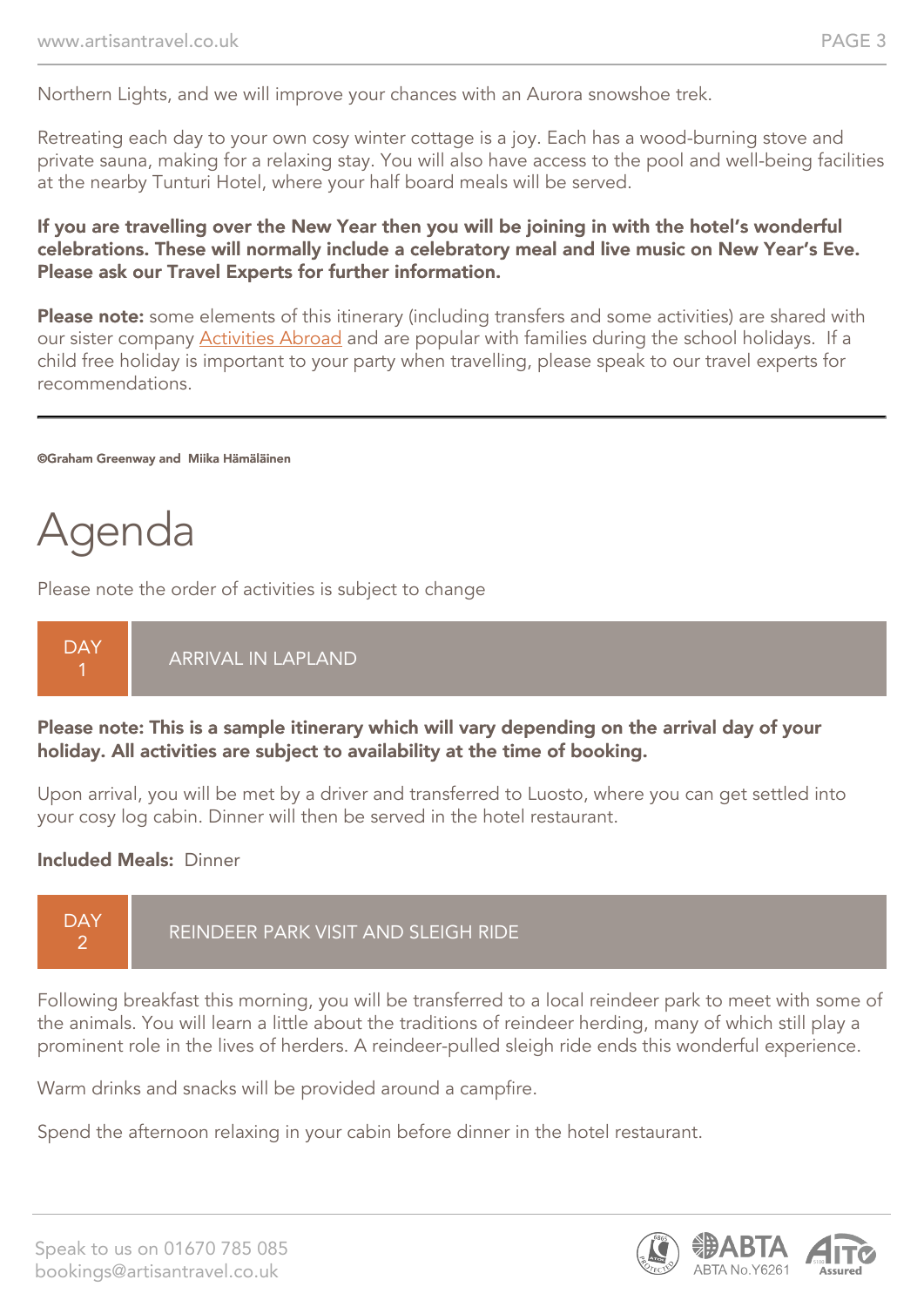#### Included Meals: Breakfast, Dinner



Finish breakfast and spend today as you wish in Luosto. You might like to try out some local activities or simply relax in your cabin. Dinner will be served in the hotel restaurant.

#### Included Meals: Breakfast, Dinner



This morning you will be introduced to the world of cross-country skiing. After breakfast, an instructor will show you the best techniques before you take to the local trails. This is one of the most popular activities in Lapland and it can be very addictive.

#### Included Meals: Breakfast, Dinner



After breakfast, you will drive snowmobiles to the Amethyst Mine. You will be given full instructions on how to operate the vehicles before following a guide on the marked snowy trails through forests and wild landscapes. You will travel two people per snowmobile and if you wish to drive you will need a full driving licence. If you do not wish to be on a snowmobile, you can sit in a sled pulled by the guide's snowmobile. It is also possible to upgrade to riding one person per snowmobile.

At the Lampivaara Fell, you will settle down in a warm kota and hear the story behind this fascinating destination. From there, you head to a covered section of this surface mine to hunt for your own gemstones. If you find one small enough to enclose in your hand, it's yours to keep! You will then snowmobile back to Luosto.

Dinner will be served in the hotel restaurant.

#### Included Meals: Breakfast, Dinner



On this second free day, you can book more local activities. After the previous day's skiing, you might like to book out cross-country skis to explore at your own pace. Dinner will be served in the hotel

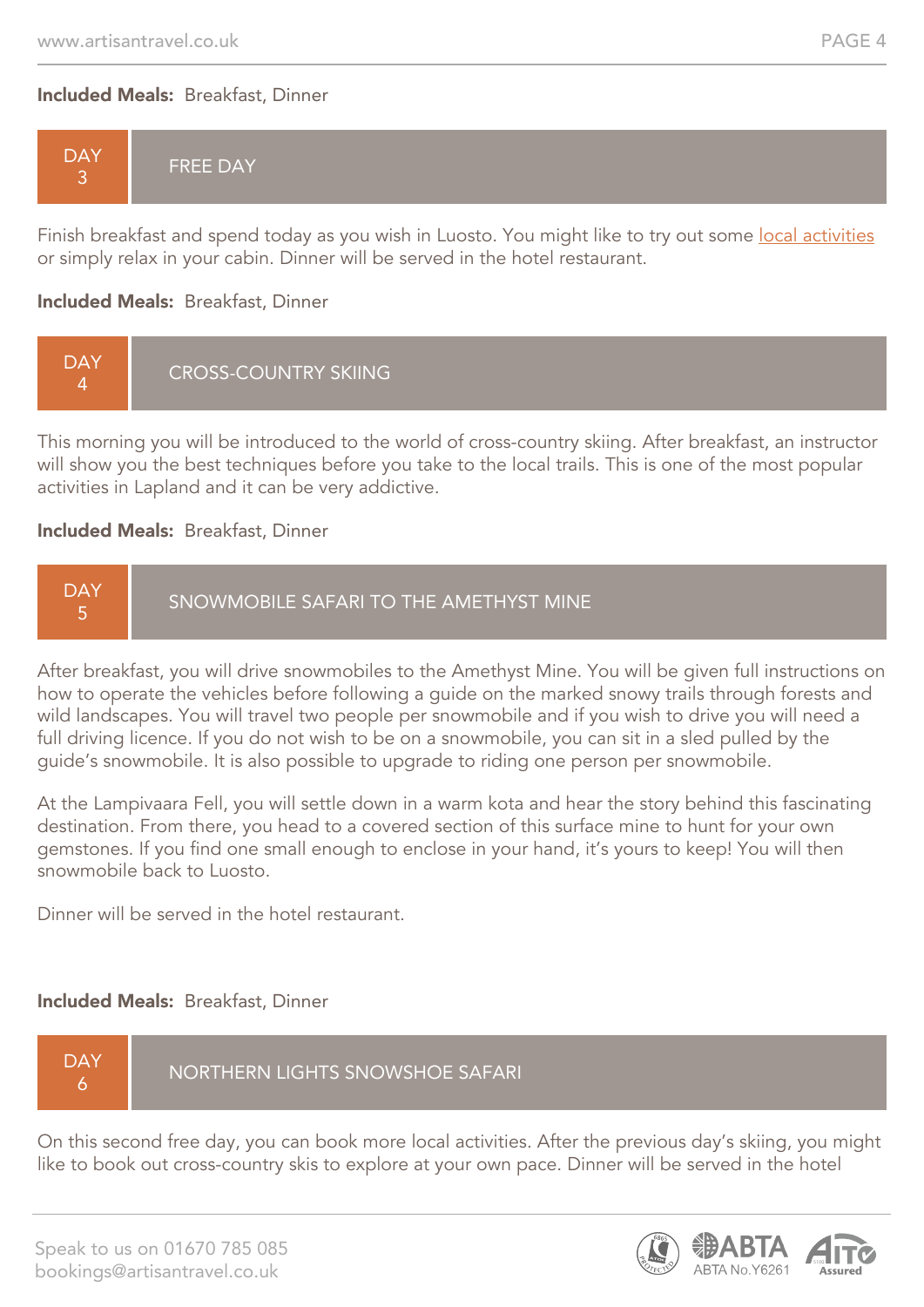restaurant, leading into a Northern Lights search by snowshoe. You will be guided into the night-time countryside to search for the Aurora, stopping along the way for hot drinks.

#### Included Meals: Breakfast, Dinner



Once you've had breakfast, there will be time to visit the hotel pool or take to the snowy trails outside.

The afternoon brings what is often seen as a highlight of a holiday in Lapland: the thrilling husky safari. You will be taken by car to a husky ranch, where you can get to know the dogs and learn how to harness them to a sled. You will then enjoy a stunning ten-kilometre ride through the great outdoors. Returning to the ranch, you can relish a hot drink by a fire while talking to the mushers about their incredible lifestyle.

Dinner will be served in the hotel restaurant.

#### Included Meals: Breakfast, Dinner

|--|

Tuck into a last breakfast before being transferred to the airport for your flight home.

Included Meals: Breakfast

## Personalise this tour

## Our pick

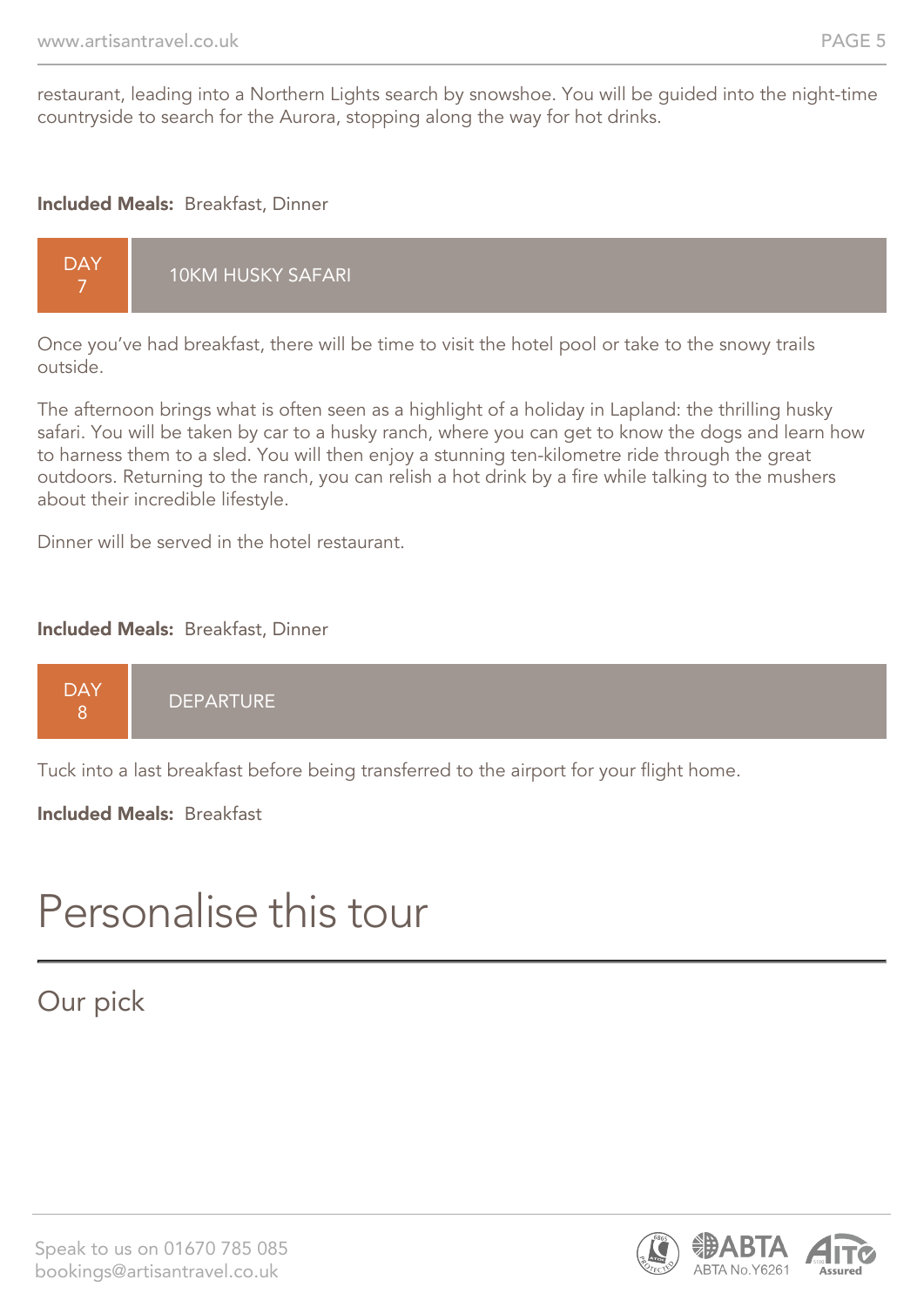

## Multimedia show and Northern Lights hunt

Get fully immersed in the science, myth, and legend behind the Northern Lights with an expert-led audiovisual show. This will have you fully prepared for the Aurora hunt that follows, with a guide taking you to a special outdoor spot for watching and taking photos. Camera tripods will be available and hot drinks will be served by a campfire.

**NB:** This is a very similar presentation to the one included in the visit to the Aurora Kota; we do not, therefore,

recommend booking both of these activities.

#### Availability: Monday

**Duration:** 45 minutes presentation and 2 hour Northern Lights hunt on foot

### Other options

### ACTIVITIES



## Visit to an Aurora Kota by car

You will transfer to the Aurora Kota for an engaging presentation on the Northern Lights. A 'kota' is a typical tent used by Finland's native Sámi people and makes for a highly atmospheric venue; this version is crafted from wood so it is nice and cosy.

NB: This is a very similar presentation as included in the Multimedia Show and Northern Lights hunt so we do not recommend booking both of these activities.

Availability: Tuesday

#### **Duration: 2 hours**

Image credit: Vicky Mowbray (client)



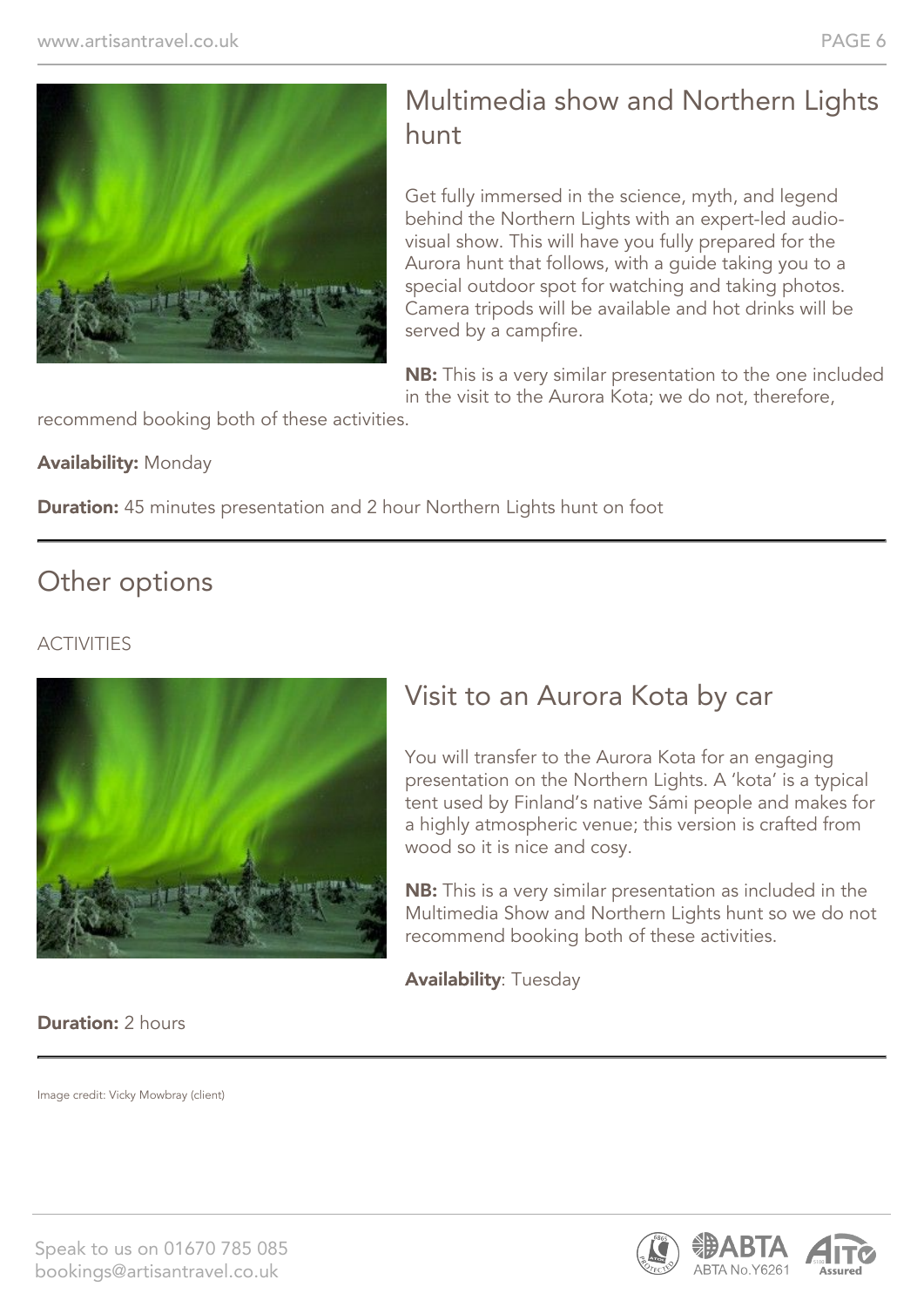

## Ice fishing by snowmobile

Having been shown how to safely operate a snowmobile, you will follow your guide through frozen forests and the Lapland countryside to a specially chosen spot on an icy lake. Here, you will be taught how to drill through the ice and set up a line. Then it's just a matter of patience to see whether you make a catch! Your guide will offer insider tricks and tips, and coffee will be served with a snack by a campfire.

Availability: Thursday and Sunday

**Duration:** Approximately 3 hours

Image Credit: Lappikuva & Jani KäRppä

# Included Accommodation

Luosto Log Cabins (Nights: 1-7)



Luosto is a charming ski village in Finnish Lapland with a picturesque backdrop of forested fells and frozen lakes, making it the ideal winter retreat. With its handful of shops and cáfes, the village manages to maintain a traditional Northern Finnish feel and the guests have easy access to local facilities.

The Luosto Log Cabins are owned by the Luosto Tunturi Hotel, which is one of only two hotels in Luosto. They are just a short walk from the main hotel building, so you are within easy reach of Tunturi's facilities.

## Hotel facilities

Speak to us on 01670 785 085 bookings@artisantravel.co.uk

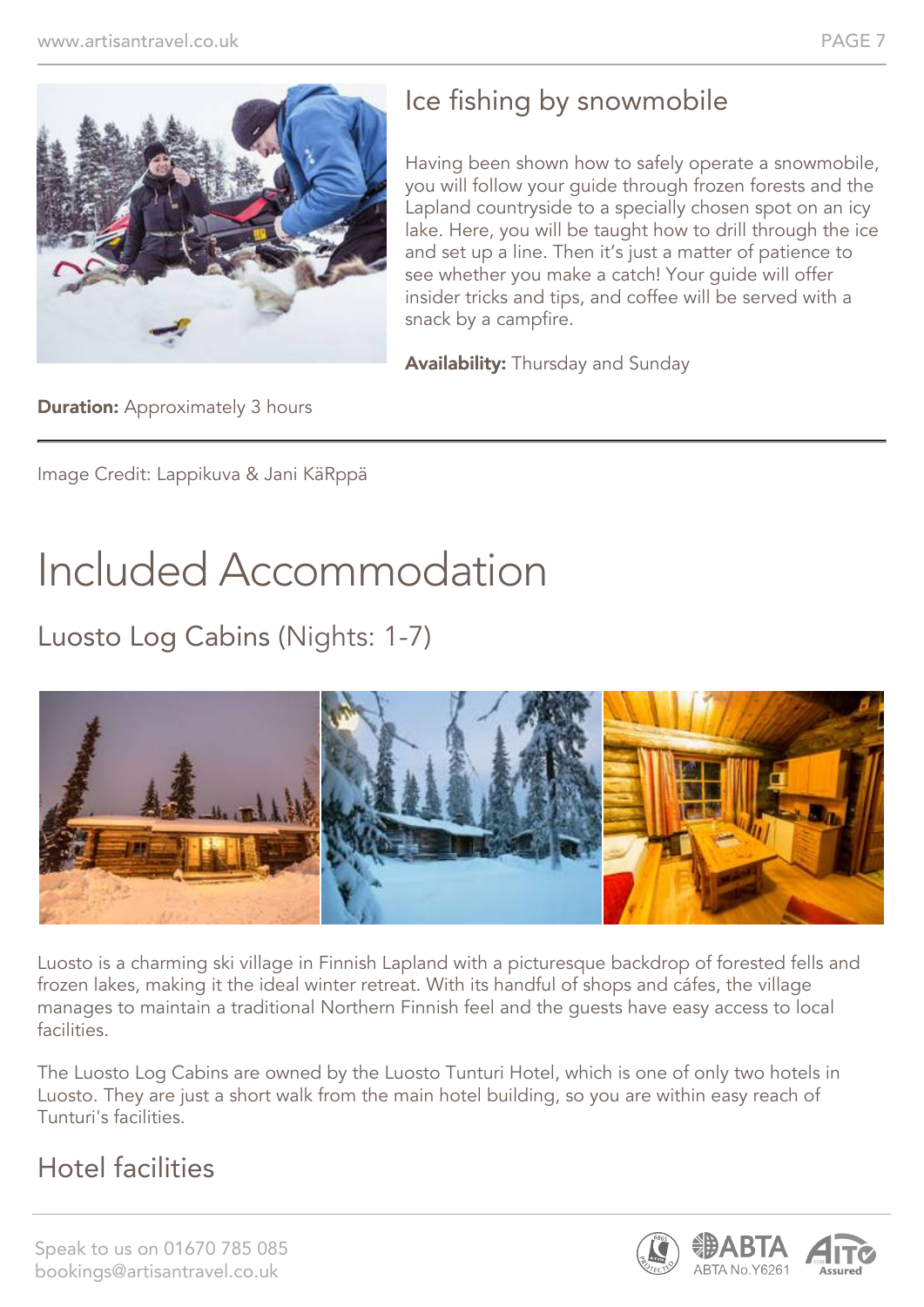- In the main building, you will find the two hotel restaurants
- The Tunturi Restaurant (used for the majority of our packages), serves a wide range of local and international dishes in buffet style.
- The hotel also has the Bistro restaurant, which is a smaller restaurant
- The Kelo Log Cabin restaurant is an additional restaurant, situated a short walk away from the hotel, and is usually used on one night of the itineraries
- A popular feature of the Luosto Tunturi is the pool and spa area, which offers an ideal retreat after a day's activities. In addition to this, there is also a hot tub and a sauna wing where both Turkish and Finnish saunas are heated daily. These facilities are available to log cabin guests for a small supplement
- At the Amethyst Spa area, you can also book a range of massage and beauty treatments in advance or on arrival (subject to availability)
- There are seven neighbouring downhill ski slopes and ski hire is available locally. The hotel will also help you arrange ski passes. Also, cross-country skis and snowshoes can be hired locally for you to explore the variety of trails surrounding the hotel.
- Free Wi-Fi is also available throughout the hotel

## Guest bedroom types

Log cabins: The log cabins are situated just a short walk from the hotel and are perfect for a private retreat. The cabins are ideal for a couple. The cabins are comprised of essentially one main room with a kitchenette, dining area and a television. A cosy wood burning stove provides a warming centrepiece. The beds are arranged in a unique bunk format with the lower bunk formed of two double beds and the upper bunk housing two single beds. Each cabin is en-suite with a private sauna.

Please note: pool, spa and gym usage is not included when you stay in a log cabin, however, this can be added to your package. Please speak to our Travel Experts for further details.

# The Specifics

## Holiday group size (approximate)

This holiday requires a minimum of 2 participants on all dates.

You will be joined by other visitors for the activities and the maximum group size is typically around 24 people.

## Group Size

We always try to provide an approximation of the group size you can expect to be with for the duration of each of our holidays. It may be that you are joined by others for parts of your holiday (such as transfers and particular activities) but the above number reflects those you can normally expect to be with from beginning to end. If group size is something which is particularly important to you, please speak to our Travel Experts and they can suggest the best holidays for you.